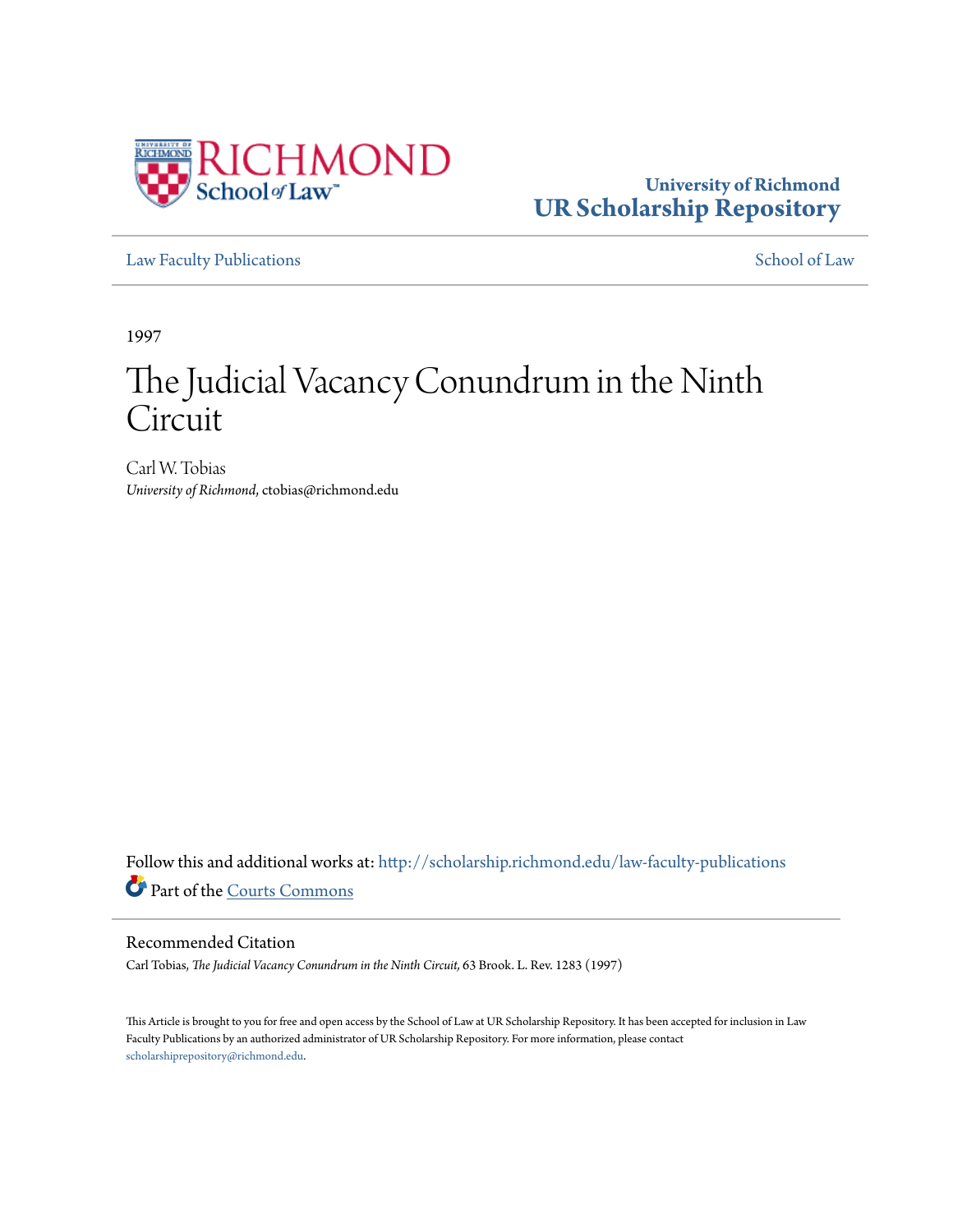# THE JUDICIAL VACANCY CONUNDRUM IN THE NINTH CIRCUIT\*

## *Carl Tobiast*

The United States Court of Appeals for the Ninth Circuit must resolve the largest and most complicated caseload of the twelve regional appellate courts. Congress has authorized twenty-eight active judges for the circuit, while the Judicial Conference of the United States has recommended that Congress approve nine additional judgeships for the court. The Ninth Circuit currently has seven vacancies, four of which are considered "judicial emergencies" because the openings have remained unfilled for eighteen months, even as the size and complexity of the court's civil and criminal dockets continue to increase. President Bill Clinton submitted the names of nominees for seven vacancies during 1997; however, the Senate had confirmed no one for the court when the first session of the 105th Congress recessed in mid-November. The large number of empty seats and their prolonged character as well as burgeoning appeals have required the Ninth Circuit to cancel 600 oral arguments and to rely on many appellate and district judges who are not active members of the court when staffing panels. The factors above mean that the situation in the Ninth Circuit may have reached crisis proportions. These circumstances warrant analysis; this essay undertakes that effort.

I first examine how conditions in the Ninth Circuit became critical, emphasizing caseload expansion and judicial openings. The second part evaluates recent developments that have led to vacancies in one-quarter of the total complement of active judgeships which Congress has authorized for the court.

<sup>• ©1997</sup> Carl Tobias. All Rights Reserved.

<sup>&</sup>lt;sup>t</sup> Professor of Law, University of Montana. I wish to thank Peggy Sanner for valuable suggestions, Cecelia Palmer and Charlotte Wtlmerton for processing this piece, and the Harris Trust for generous, continuing support. Errors that remain are mine.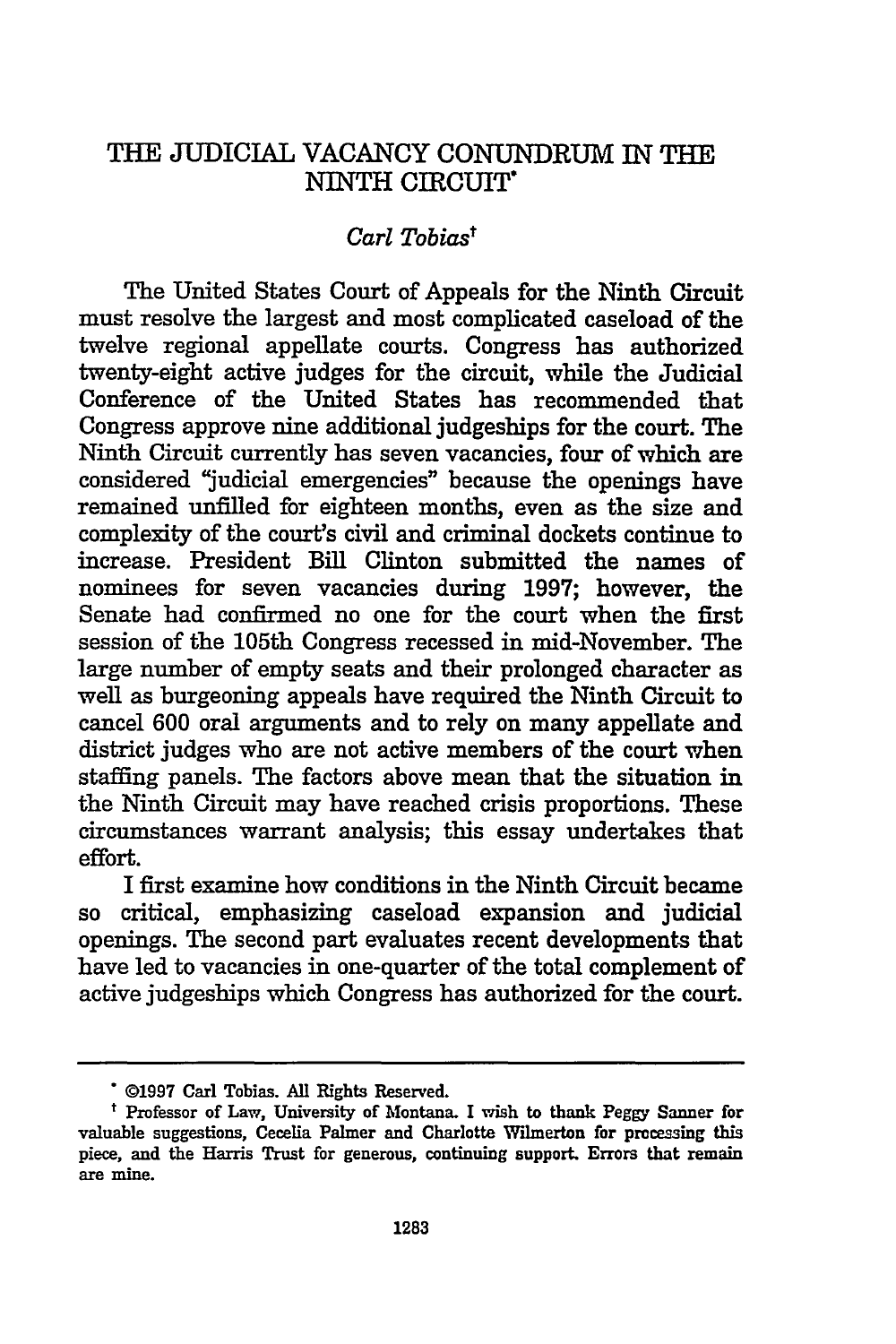Finding that the growing number and complexity of civil and criminal appeals filed in the Ninth Circuit and that the remote possibility of expeditiously confirming judges for all of the present openings seriously threaten appellate justice, I afford suggestions which could remedy this conundrum.

#### I. ORIGINS AND DEVELOPMENT OF THE CONUNDRUM

The origins and development of the judicial vacancy dilemma which currently exists in the Ninth Circuit might seem to warrant comparatively limited examination in this essay because numerous aspects of the relevant history have been explored elsewhere.<sup>1</sup> Nevertheless, somewhat detailed treatment is required because that type of assessment should enhance understanding of exactly how the present circumstances arose and how they might be addressed.

The substantial number of openings which the Ninth Circuit now has and those empty seats' protracted nature exemplify considerably broader phenomena that have detrimentally affected much of the federal court system. Nearly all of the appellate courts and many of the federal districts have experienced what may be characterized as a persistent vacancies problem for approximately two decades. This difficulty, which can be attributed principally to political phenomena, has apparently resulted from the inability of presidents to nominate, and the Senate to confirm, judges with sufficient expedition to fill all of the existing openings.

The persistent vacancies problem traces its origins to the 1960s when Congress began enlarging federal court civil and criminal jurisdiction.2 Increases in the number of civil causes of action and federal crimes prompted significant growth in civil and criminal district and appellate caseloads. Congress responded to these mounting dockets by authorizing many

<sup>1</sup>*See, e.g.,* Gordon Bermant et al., *Judicial Vacancies:* An *Examination of the Problem and Possible Solutions,* 14 MISS. C. L. REV. 319 (1994); Carl Tobias, *Fed· eral Judicial Selection in a Time of Divided Government,* 47 EMORY L.J. No. 2 (May 1998). *See generally* SHELDON GoLDMAN, PICKING FEDERAL JUDGES: LOWER

<sup>&</sup>lt;sup>2</sup> See, e.g., Bermant, *supra* note 1, at 323-33; Carl Tobias, *The New Certiorari and a National Study of the Appeals Courts,* 81 CORNELL L. REV. 1264, 1270 (1996).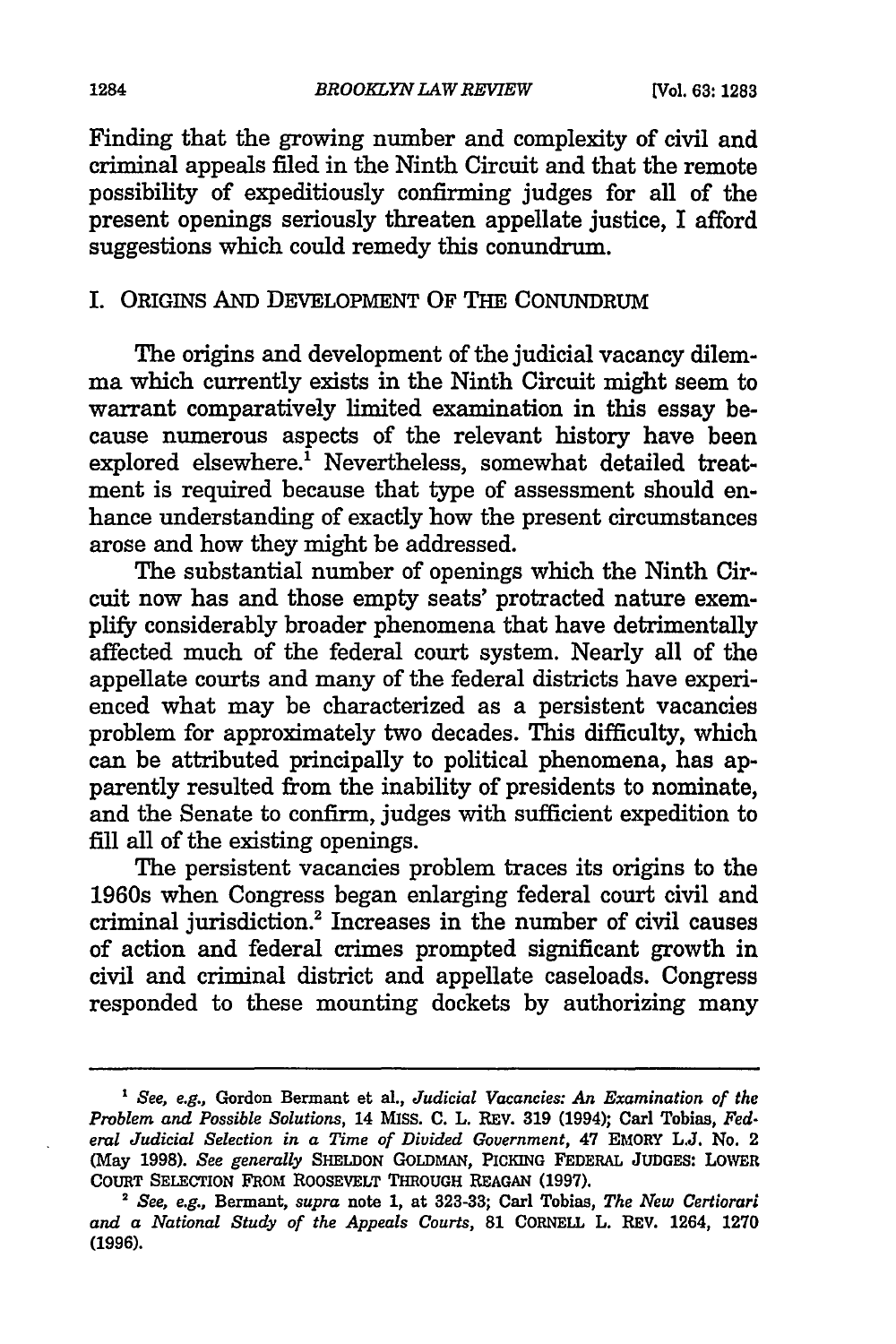additional district and appeals court judgeships. However, Chief Executives and the Senate have encountered substantial difficulty in approving federal judges for all of the empty judicial seats partly because the bench's expansion has led to greater numbers of openings which have arisen with increasing frequency. For example, throughout much of the administrations of President Bill Clinton and former President George Bush, federal courts experienced numerous vacancies, there are now more than eighty empty judgeships.

This persistent vacancies dilemma has applied with considerable force to the Ninth Circuit for several reasons. The court has encountered the largest appellate caseload since 1980, when Congress divided the former Fifth Circuit into two appeals courts.3 Moreover, a 1978 statute authorized all regional circuits with more than fifteen active judges to adopt special procedures, namely administrative units and limited en bane mechanisms, which would facilitate resolution of their growing dockets.4 Another aspect of that legislation approved ten new judgeships for the Ninth Circuit, while former President Jimmy Carter undertook special efforts to fill the judicial positions authorized and appointed thirteen members of the court in 1979 and 1980.<sup>5</sup> Congressional passage of an additional judgeships bill in 1984 brought the Ninth Circuit to its present strength of twenty-eight active members,<sup>6</sup> which means

<sup>3</sup>*See* Act of Oct. 14, 1980, Pub. L. No. 96-452, 94 Stat. 1994 (current version at 28 U.S.C. § 41 (1994)). *See generally* DEBORAH J. BARROW & THOMAS G. WAU\.- ER, A COURT DIVIDED-THE FIFTH CIRCUIT COURT OF APPEALS AND THE POLITICS OF JUDICIAL REFORM (1988); HARVEY COUCH, A HISTORY OF THE FIFTH CIRCUIT 1891-1981 (1984).

<sup>&#</sup>x27; The statute reads:

Any court of appeals having more than 15 active judges mny constitute itself into administrative units complete with such facilities and staff as may be prescribed by the Administrative Office of the United States Courts, and may perform its en bane function by such number of members of its en banc court as may be prescribed by rule of the court of appeals.

Act of Oct. 20, 1978, Pub. L. No. 95-486, § 6, 92 Stat. 1629, 1633, *supplemented*  by Act of Oct. 15, 1980, Pub. L. No. 96-458, 94 Stat. 2035 (1981).<br>
<sup>5</sup> Id. § 3, 92 Stat. 1632. See generally GOLDMAN, supra note 1, at 236-84.<br>
<sup>6</sup> See Bankruptcy Amendments and Federal Judgeship Act of 1984, Pub. L.

No. 98-353, § 201, 98 Stat. 333, 347 (1984).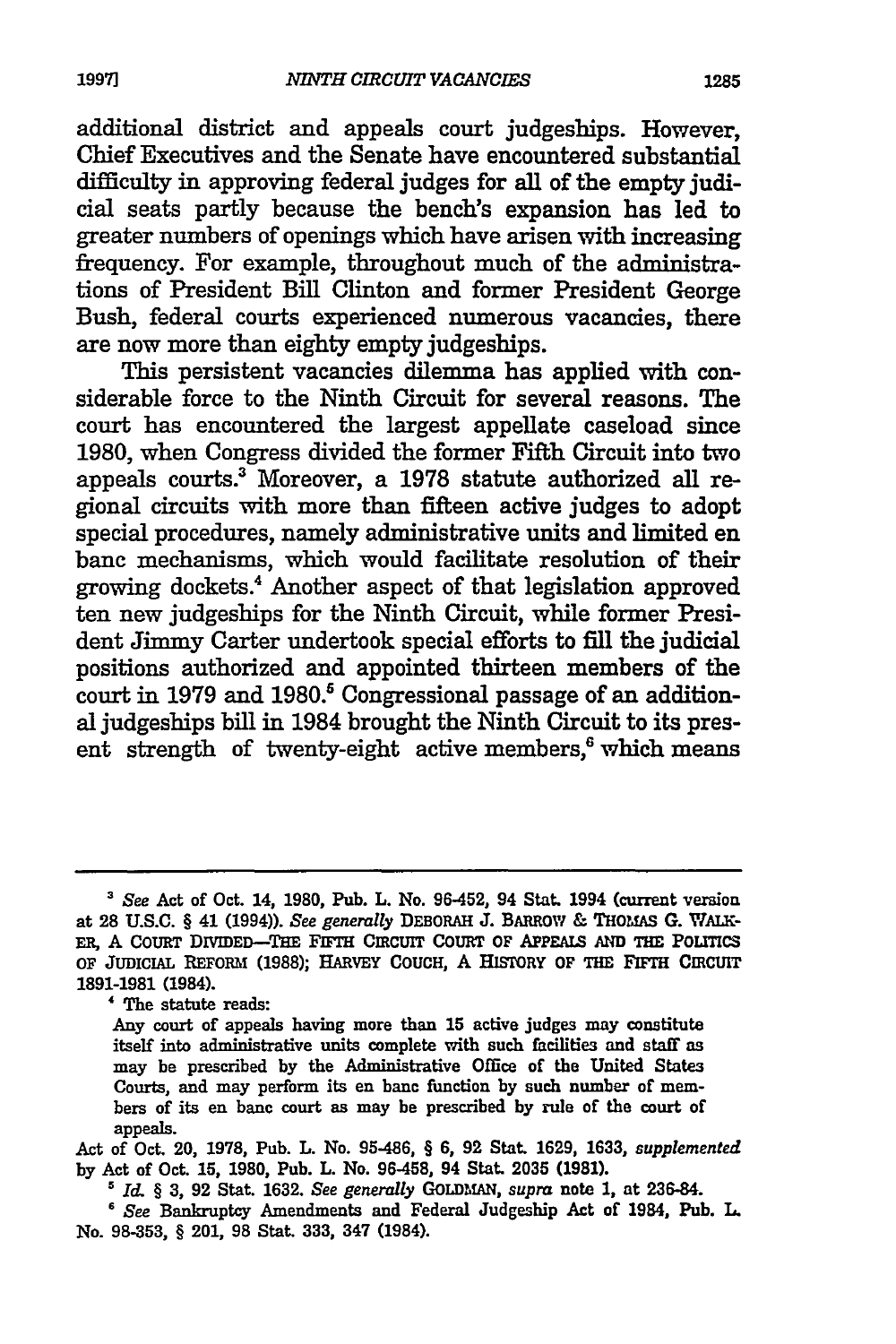that the court has a much larger complement of judges than any of the regional circuits and experiences considerably more frequent vacancies.

There is also a current impasse over filling the approximately eighty present openings on the federal appellate and district bench. The existing situation shares certain characteristics of the persistent vacancies problem but differs in some important respects. The current conundrum seems attributable principally to political factors which derive substantially from different political parties' control of the presidency and the Senate. The dilemma also partially results from the inability or unwillingness of officials in the Executive Branch and the Senate to discharge their respective responsibilities for nominating and confirming candidates to the federal courts.

Regardless of who created, or might have prevented, the persistent problem and the present impasse, both of these developments have meant that there are now more than eighty vacancies on the federal appellate and district courts and seven openings on the Ninth Circuit, half of which constitute judicial emergencies. The permanent conundrum and the current problem have imposed many disadvantages. Numerous federal district courts have experienced backlogs on their civil dockets, while some district judges have not conducted a single civil trial in the last two years.

Most of the regional appeals courts have had to depend more often on judges who are not active members of the courts, a phenomenon which can undermine collegiality and even erode consistency in circuit precedent. Appellate court judges have also placed greater reliance on support staff to help them. Almost all of the appeals courts have correspondingly limited the percentage of oral arguments and published decisions that they have afforded, while a few have even postponed oral arguments.

The longstanding judicial vacancies difficulty and the current dilemma have had some of the detrimental effects which I described above and additional deleterious impacts on the Ninth Circuit. I examine in the next section the large number, and protracted character, of unfilled seats in the Ninth Circuit.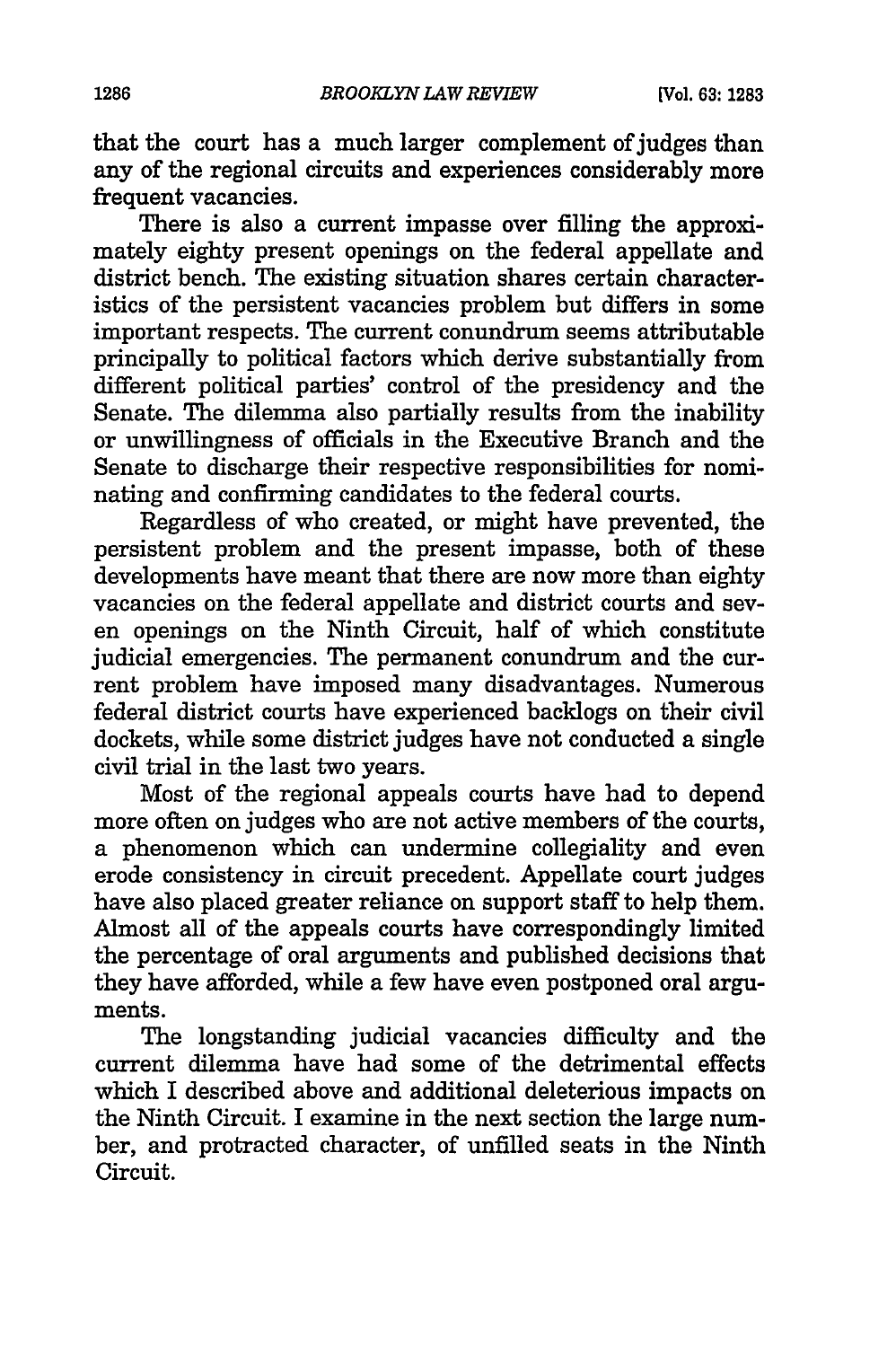#### II. RECENT DEVELOPMENTS

For much of the period since 1978, when Congress authorized a substantial increase in the number of judgeships on the Ninth Circuit, the court has experienced comparatively few vacancies. The openings only rose to significant levels and the seats remained empty for prolonged periods during 1995 when filling those judgeships became inextricably intertwined with proposals to split the Ninth Circuit.

In May 1995, Republican Party senators who represent states of the Pacific Northwest mounted the fifth serious effort since 1983 to divide the court.<sup>7</sup> The Senate members introduced a bill that would have placed the five Northwestern states in a new Twelfth Circuit and would have left the remaining states and territories of the existing Ninth Circuit in that court.8 Soon after the measure's introduction, Senator Conrad Burns CR-Mont.) announced that he would place a hold on all nominees to the Ninth Circuit until Congress bifurcated the court.<sup>9</sup> Senator Burns only removed this hold in early 1996 when the Senate confirmed Judge A Wallace Tashima and Judge Sidney Thomas to the court. However, no judges received appointments to the Ninth Circuit in the remainder of the 1996 presidential election year or throughout 1997, the first year of the Clinton Administration's second term.

During 1996 and 1997, eight active judges on the court decided to assume senior status or to retire, thus creating vacancies. Both Democratic and Republican presidents had appointed the jurists. Some of the judges were apparently following or attempting to honor an informal tradition of assuming senior status or resigning during the administration of a Chief Executive of the same political party as the president who named the judges. For example, this phenomenon could explain why a few Democratic appointees assumed senior sta-

<sup>7</sup>*See* S. 956, 104th Cong. (1995); see *also* S. 853, 104th Cong. (1995); Thomas E. Baker, *On Redrawing Circuit Boundaries-Why the Proposal to Diuide the Unit· ed States Court of Appeals for the Nmth Circuit is Not Such a* Gaod *Idea,* 22 Aruz. ST. L.J. 917 (1990). *See generally* Carl Tobias, *The Impouerished Idea of Cir· cuit-Splitting,* 44 EMORY L.J. 1357 (1995).

<sup>•</sup> *See* S. 956, 104th Cong. (1995); see *also* S. 853, 104th Cong. (1995). 9 *See Montana Senator Jeopardizes Candidacies for 9th Circuit,* S.F. DAILY J., June 8, 1995, at 1.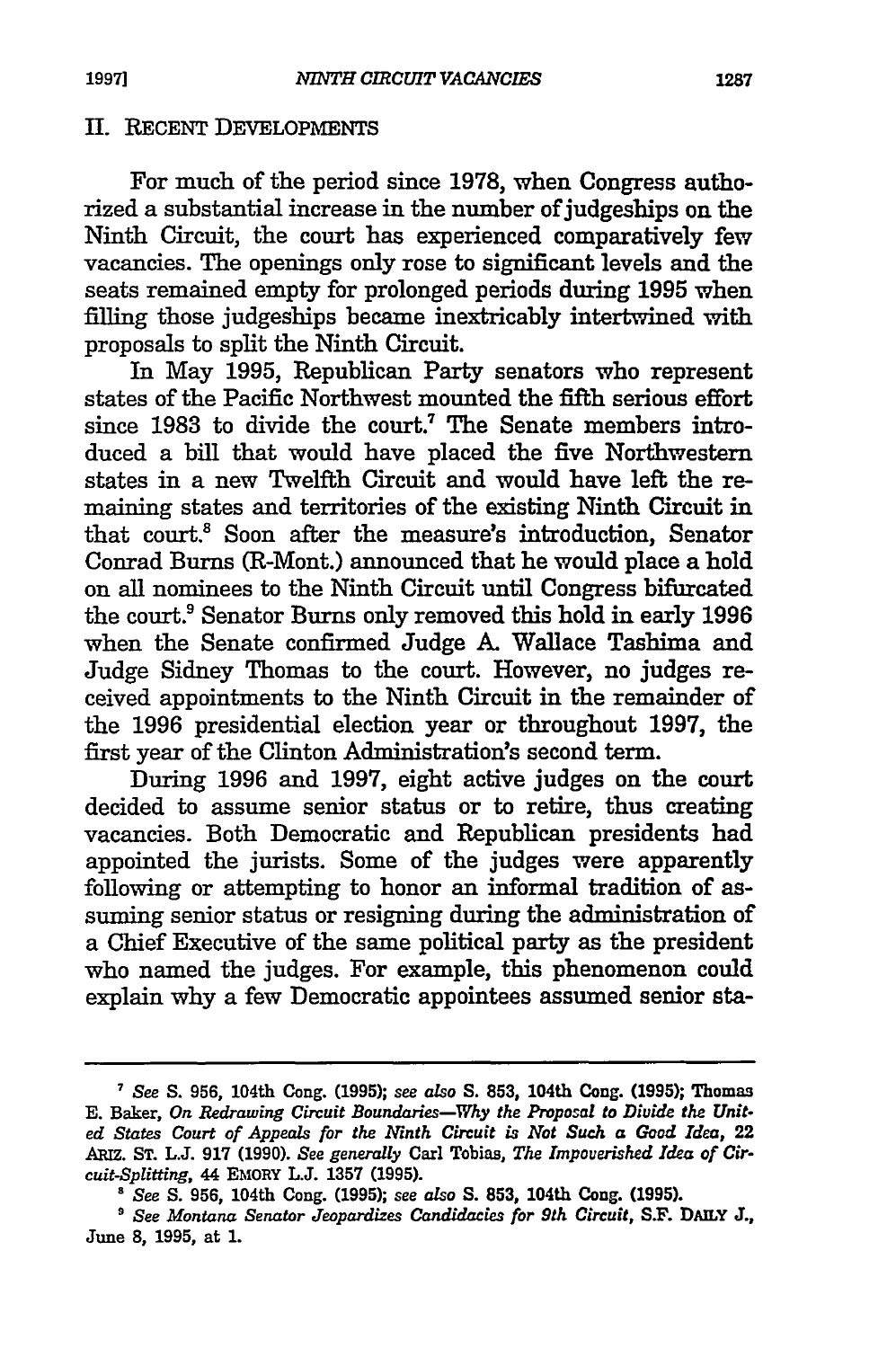tus rather early in 1996, thereby ostensibly enabling President Clinton to name their successors. Several Republican appointees who may have awaited the 1996 election returns to ascertain whether a Republican might capture the White House could have decided correspondingly to assume senior status once that eventuality failed to materialize, rather than wait an additional four years.10

Several reasons explain why only two judges have secured appointment to the Ninth Circuit from May 1995 until 1998. First, the Senate did not confirm any nominees to the court in 1995 after Senator Burns placed his hold on confirmation because one member of that body can delay the entire Senate's action under the chamber's unanimous consent procedure. When Senator Burns lifted his hold in early 1996, the Senate confirmed Judges Tashima and Thomas.

However, the Senate approved no additional nominees for the Ninth Circuit during  $1996$ .<sup>11</sup> Perhaps the most important explanation for inaction was that a presidential election occurred in 1996. This meant that during the first five months of the year, Senator Robert Dole (R-Kan.), who was serving as Senate Majority Leader and attempting to secure the Republican presidential nomination, was apparently reluctant to schedule floor votes on appellate court nominees lest he evince a lack of confidence in his own presidential aspirations.

Once Senator Dole resigned from the Senate and Senator Trent Lott (R-Miss.) succeeded him, there ensued a period when Senator Lott was apparently proceeding with caution in mastering his responsibilities as Majority Leader. By the time that the new Senate Majority Leader was prepared to schedule floor debate and floor votes on nominees, it was mid-summer of an election year when the confirmation process has traditionally slowed in anticipation of the presidential election. Republican Party hopes that Senator Dole might capture the White House and afford the GOP the opportunity to fill existing judi-

<sup>&</sup>lt;sup>10</sup> An active judge becomes eligible to assume senior status when the sum of the iudge's age and years of service equals eighty. *See* 28 U.S.C. § 371 (1994).

<sup>&</sup>lt;sup>11</sup> A few nominees received Committee hearings or Committee votes, but none received full Senate consideration.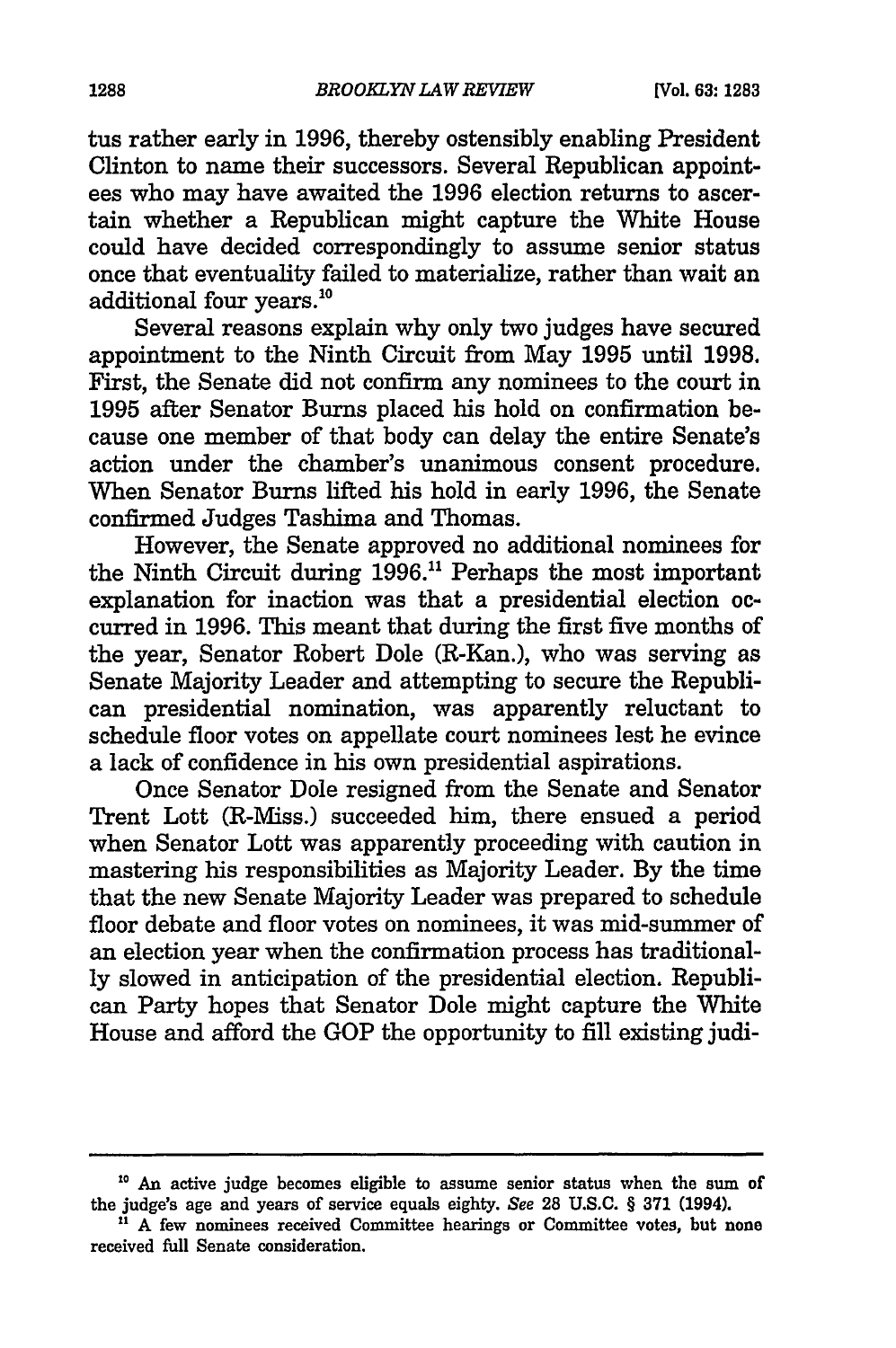cial vacancies and Senator Lott's reluctance to exhibit insufficient confidence in the Dole candidacy by promptly processing judicial nominees may have additionally delayed confirmation.

In any event, during the summer, the Republican and Democratic leadership in the Senate reached an agreement on the confirmation process whereby the Senate would consider one nominee per day until the Labor Day recess. That agreement enabled the Senate to confirm thirteen judges for the district court bench. Some appeals court nominees did have Judiciary Committee hearings in 1996, but none of the judges receiving appointment were named members of any appellate court, including the Ninth Circuit.

During March 1996, proponents of the proposal to bifurcate the Ninth Circuit concluded that they lacked the requisite votes to pass the measure.<sup>12</sup> These Republican senators, therefore, agreed on a compromise proposal which would have authorized a national commission to evaluate appellate courts. The measure easily passed the Senate, but the proposal languished in the House. Congress did appropriate \$500,000 for the study; however, it failed to enact authorizing legislation.<sup>13</sup>

In 1997, several study commission bills were introduced in the House and the Senate.14 On June 3, the House approved proposed legislation which would have authorized a study.15 In late July, the Senate passed an appropriations rider that would have divided the Ninth Circuit.16 In November, Congress adopted and President Clinton signed a measure which provided for a national study of the appellate courts, with particular reference to the Ninth Circuit.<sup>17</sup>

<sup>12</sup> I rely in this sentence and the next on Carl Tobins, *Why Congress Should Not Split the Ninth Circuit,* 50 SMU L. REV. 583, 589 (1997); *see also* 142 CONG.

<sup>&</sup>lt;sup>13</sup> See 142 CONG. REC. H11,859 (daily ed. Sept. 28, 1996).

<sup>&#</sup>x27; *See, e.g.,* S. 248, 105th Cong. (1997); S. 283, 105th Cong. (1997); H.R. 639, 105th Cong. (1997).

<sup>&</sup>lt;sup>15</sup> See H.R. 908, 105th Cong. (1997); see also Carl Tobias, *House Authorizes Ap-*<br> *pellate Court Study Commission*. 80 JUDICATURE 292 (1997).

*pellate Court Study Commission,* 80 JUDICATURE 292 (1997). 16 *See* S. 1022, 105th Cong., § 305 (1997). 17 *See* Pub. L. No. 105-119, § 305, 111 Stat. 2440, 2491-92 (1997); *see also* Carl Tobias, *Suggestions for Studying the Federal Appellate System,* 49 FLA. L. REv. 189 (1997); Carl Tobias, *Congress Authorizes Appellate Study Panel,* 81 JUDICATURE 125 (1997). The authorization of that study should temporarily eliminate the issue of splitting the court as an obstacle to the confirmation of judges for the Ninth Circuit.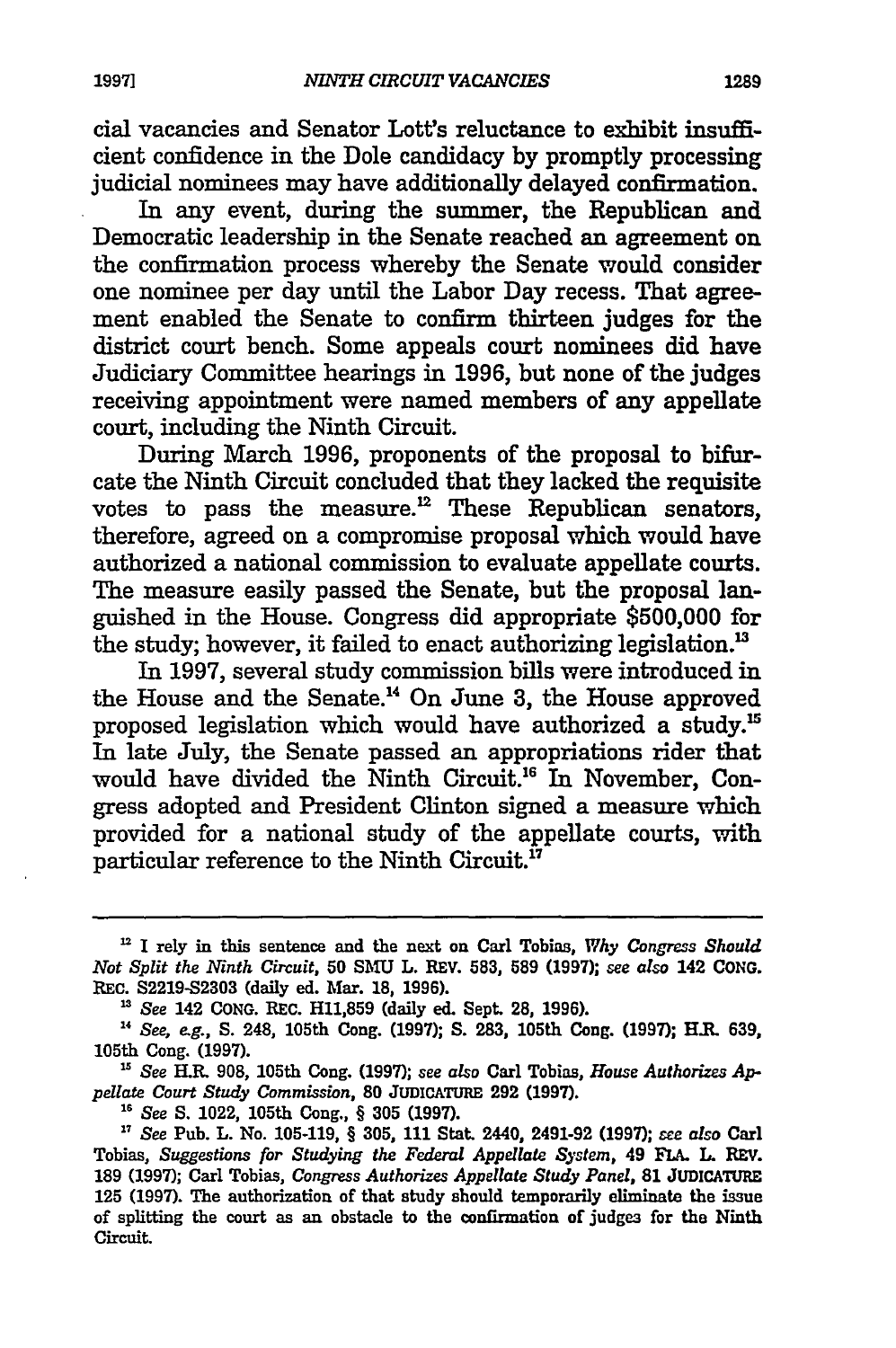During 1997, no judge secured appointment to the Ninth Circuit. The inability or unwillingness to approve judges for the court can be ascribed to numerous individuals and entities with responsibility for judicial selection. Some observers have attributed the delay in naming judges to the machinations which involved proposals for splitting the Ninth Circuit.<sup>18</sup> although it is impossible to prove that senators who favor division may have been employing delay or refusal to confirm judges as a tactic for imposing pressure on the court and fostering its bifurcation. For example, the larger number of openings that the court experiences and the longer that they remain open, the more the court's judges might feel that they should accede to division and the greater difficulty they will encounter in promptly processing appeals.

Another explanation for the dearth of judges appointed to the Ninth Circuit is the current impasse over the approval of federal judges for all eighty openings. For example, President Clinton may have submitted at a regular pace an insufficient number of nominees whom Republican senators considered acceptable, especially early in 1997. Senator Orrin Hatch (R-Utah), chair of the Senate Judiciary Committee, could have permitted too few hearings and Committee votes on the candidates whom the Chief Executive tendered. Senator Lott, for his part, appeared to schedule infrequently floor votes and debates on nominees who had received favorable Committee votes. In short, all who were responsibile for judicial selection probably could have done more to expedite the process.

These ideas apply with greater specificity to the Ninth Circuit. For example, on January 7, 1997, President Clinton renominated three individuals whom the Senate had earlier failed to confirm.<sup>19</sup> However, the administration did not submit another nominee until late June, and a fifth person during late July, while tendering the names of two additional people in November.20 In fairness, the Chief Executive may have

<sup>18</sup>*See, e.g.,* Carol M. Ostrom, *Fuming Senators Ready to Carve Up 9th Circuit· NW States Would be in New District, SEATTLE TIMES, Nov. 2, 1997, at A1; David* G. Savage, *Debate Rises Ouer Proposal to Break Up Appeals Court,* L.A. TIMES,

<sup>&</sup>lt;sup>19</sup> They were Professor William Fletcher, Margaret McKeown, and District Judge Richard Paez. *See* The White House, Office of the Press Sec'y, *President* 

<sup>&</sup>lt;sup>20</sup> The late June nominee was District Judge James Ware and the late July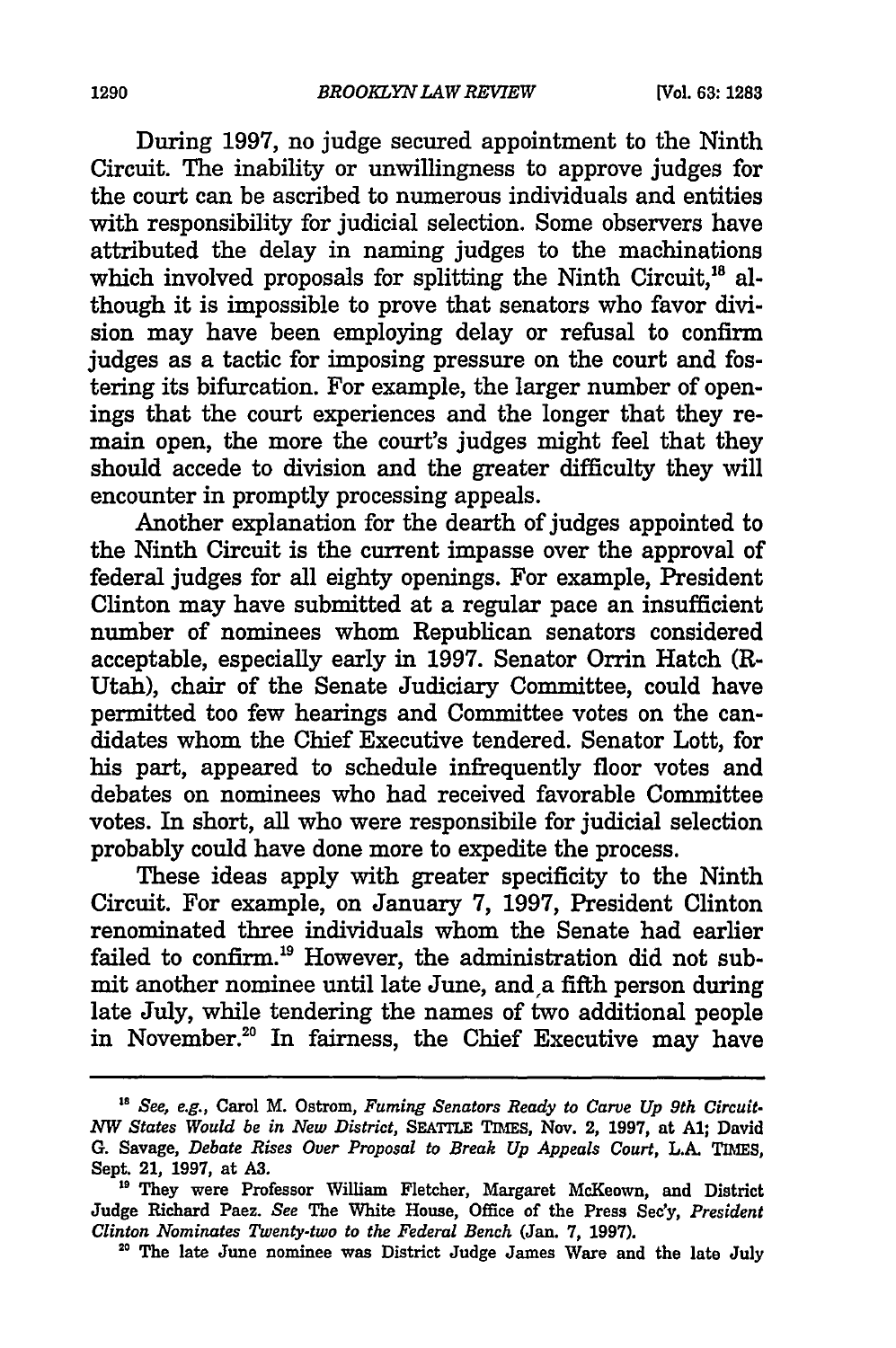seen little reason to nominate more individuals promptly, given the slow pace at which the Senate was processing candidates. The Senate Judiciary Committee correspondingly conducted hearings on one of the seven nominees for the court who subsequently requested that his name be withdrawn from consideration<sup>21</sup> and on a second person whom the Committee approved but on whom the Senate failed to vote before it recessed.22

There have also been disputes over filling particular vacancies. For example, Republican senators from Arizona and Washington argued that they must participate in recommending candidates for openings in their states and have even insisted that they are entitled to make the suggestions.<sup>23</sup> These machinations seriously delayed nominations for vacancies in Arizona and Washington, although accord was apparently reached and the Chief Executive submitted nominees for both empty seats in November.<sup>24</sup>

The large number and protracted nature of the openings have had numerous detrimental effects. The vacancies have imposed enormous pressure on active appeals court judges, the appellate judges who have assumed senior status, and the active and senior district judges who sit in the Ninth Circuit. For

nominee was Oregon Supreme Court Justice Susan Graber. *See* The White House, Office of the Press Sec'y, *President Clinton Nominates Ware to the Appellate Bench*  (June 27, 1997); The White House, Office of the Press Sec'y, *President Clinton Nominates Greiber to the Appellate Bench* (July 30, 1997); The White Howe, Office of the Press Sec'y, *President Clinton Nominates Siluermcm to the Appellate Bench*  (Nov. 8, 1997); The White House, Office of the Press Sec'y, *President Clinton Nom-*

*inates Gould to the Appellate Bench* (Nov. 8, 1997). 21 This was Judge Ware. *See supra* note 20; *see also* David G. Savage & Maura Dolan, *Judge Admits Tale of Brother's Death Was a Lie,* L.A. TIMES, Nov. 7, 1997, at Al. 22 This was Magistrate Judge Silverman. *See supra* note 20; see *also infra* 

notes 24, 29-30 and accompanying text. The Senate confirmed Judge Silverman in January 1998. *See Arizonan Gets 9th Circuit Seat,* TuCSON ClTIZEN, Jan. 30, 1998, at 2C.

<sup>23</sup>*See, e.g.,* Peter Callaghan, *Senators* Agree *on Selecting Judges,* TACOMA NEWS TRIBUNE, Aug. 12, 1997, at Bl; Neil A. Lewis, *Clinton Has a Chance to Shape the Courts,* N.Y. TIMES, Feb. 9, 1997, at l; see *also* 143 CoNG. REC. S2538, S2541 (daily ed. Mar. 19, 1997) (statement of Sen. Biden) (suggesting GOP senators may have so intimated).

<sup>&</sup>lt;sup>24</sup> These nominees were Magistrate Judge Barry Silverman and Ronald Gould. *See supra* notes 20, 22; see *also infra* notes 30-31 and accompanying text.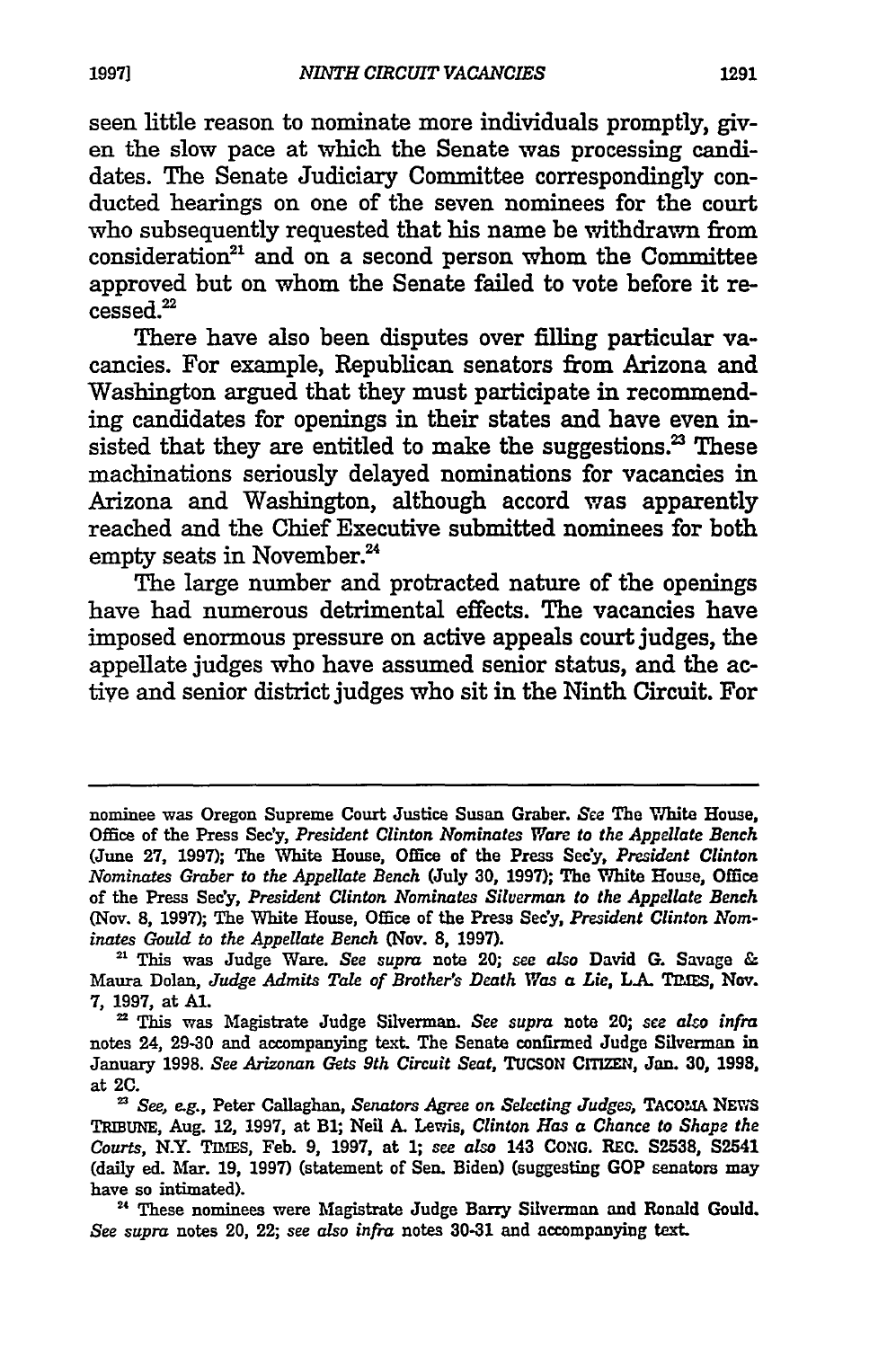example, the active and senior appellate judges have heard more oral arguments and authored more opinions than they would have were the court at full strength.

The circuit may also have had to invoke numerous measures that enable it to resolve expanding dockets with insufficient resources. For example, the deficient resources might have prompted the court to grant fewer oral arguments or to issue written decisions in a smaller percentage of cases. The situation concomitantly could have led judges to rely more substantially on court staff, such as staff attorneys and law clerks. Judges may even have had less time to review petitions and briefs, to prepare for oral arguments and to confer on, draft, circulate and finalize opinions.

Symptomatic of certain difficulties that are enumerated above is the Ninth Circuit's substantially increased reliance on judges who are not active members of the court to participate on three-judge panels. The Ninth Circuit has a long tradition of depending on its own senior appeals and district judges and active district judges as well as appellate and district judges who sit in other appeals courts, but has resorted to that practice with increasing frequency since 1995. Indeed, a judge of the Court of International Trade recently sat on the court. It is difficult to identify the effects of increasing reliance on judges who are not active members of the Ninth Circuit. However, dependence on these judges may undermine collegiality, a phenomenon which is said to expedite appellate dispositions. Reliance on "outside" judges correspondingly might have reduced coherence in the law of the circuit because they could be less familiar not only with one another but also with the court's substantive decisionmaking and its traditions.

The phenomena that I examined earlier might also delay the Ninth Circuit's disposition of appeals, thus complicating the efforts of a court which already experiences considerable difficulty in expediting resolution of its enormous docket. Any court that is attempting to operate with only two-thirds of its authorized complement will encounter even greater problems in promptly concluding appellate disputes. Indeed, numerous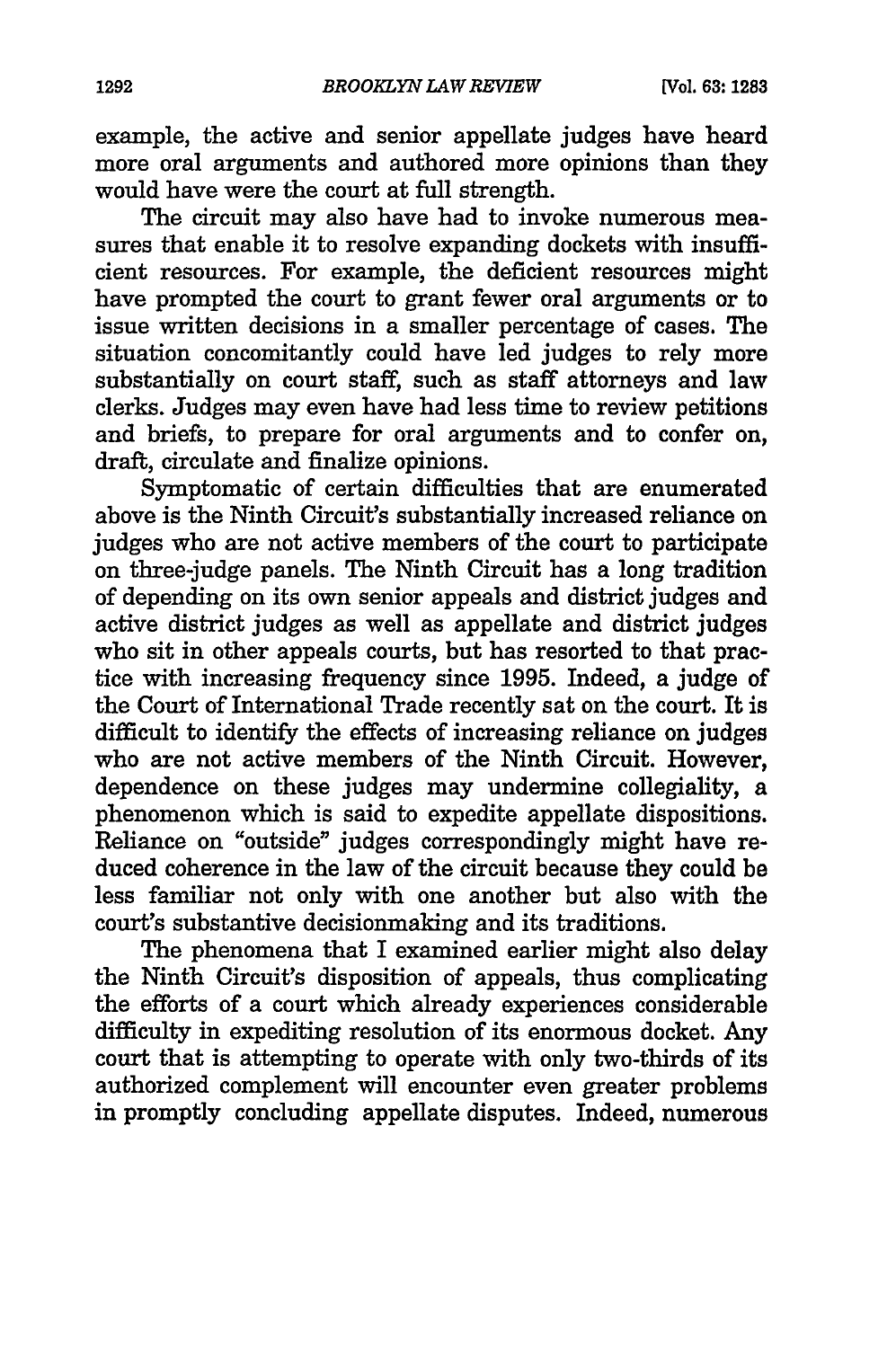factors which I considered already have compelled the Ninth Circuit to cancel 600 oral arguments at great cost to the court, lawyers, and litigants.<sup>25</sup>

In sum, the large number and lengthy character of the judicial vacancies which now exist in the Ninth Circuit have apparently had numerous disadvantageous effects on the court. These circumstances mean that all three branches of the federal government, but especially President Clinton and the Senate, must work cooperatively in attempting to appoint judges for all of the present openings as promptly as possible.

#### III. SUGGESTIONS FOR THE FUTURE

Republican Party senators who comprise a majority in the upper chamber should institute numerous measures to expedite the filling of the nine vacancies which currently exist on the Ninth Circuit. The Senate Judiciary Committee and its chair, the Senate Majority Leader, and individual Republican senators, particularly lawmakers who represent states situated in the Ninth Circuit where openings exist, could implement these approaches. First, and perhaps foremost, they should no longer consider the controversy over the Ninth Circuit's possible bifurcation as an impediment to confirming judges, because congressional approval of a study commission which will emphasize the court removes the issue of Ninth Circuit division as a reason for delaying appointments.

The Judiciary Committee and Senator Hatch should continue employing the type of concerted efforts which they undertook between the time that the Senate returned from its August recess and the mid-November date on which the first session of the 105th Congress recessed. This work enabled the Senate to confirm three times as many judges during the final two and one-half months of the session as the Senate had approved between January and early September of the same year.

<sup>&</sup>lt;sup>25</sup> See, e.g., Viveca Novak, *Empty-Bench Syndrome*, TIME, May 26, 1997, at 37; *Chronic Federal Judge Slwrtage Puts Liues, Justice On. Hold,* LAs VEGAS REvIEw-JOURNAL, Aug. 13, 1997, at A9; see *also id.* (stating that 6th Circuit canceled 60 arguments); Bill Kisliuk, *Judges' Conference Slams Circuit.Splitting, Vacancies,* THE RECORDER, Aug. 19, 1997, at 1.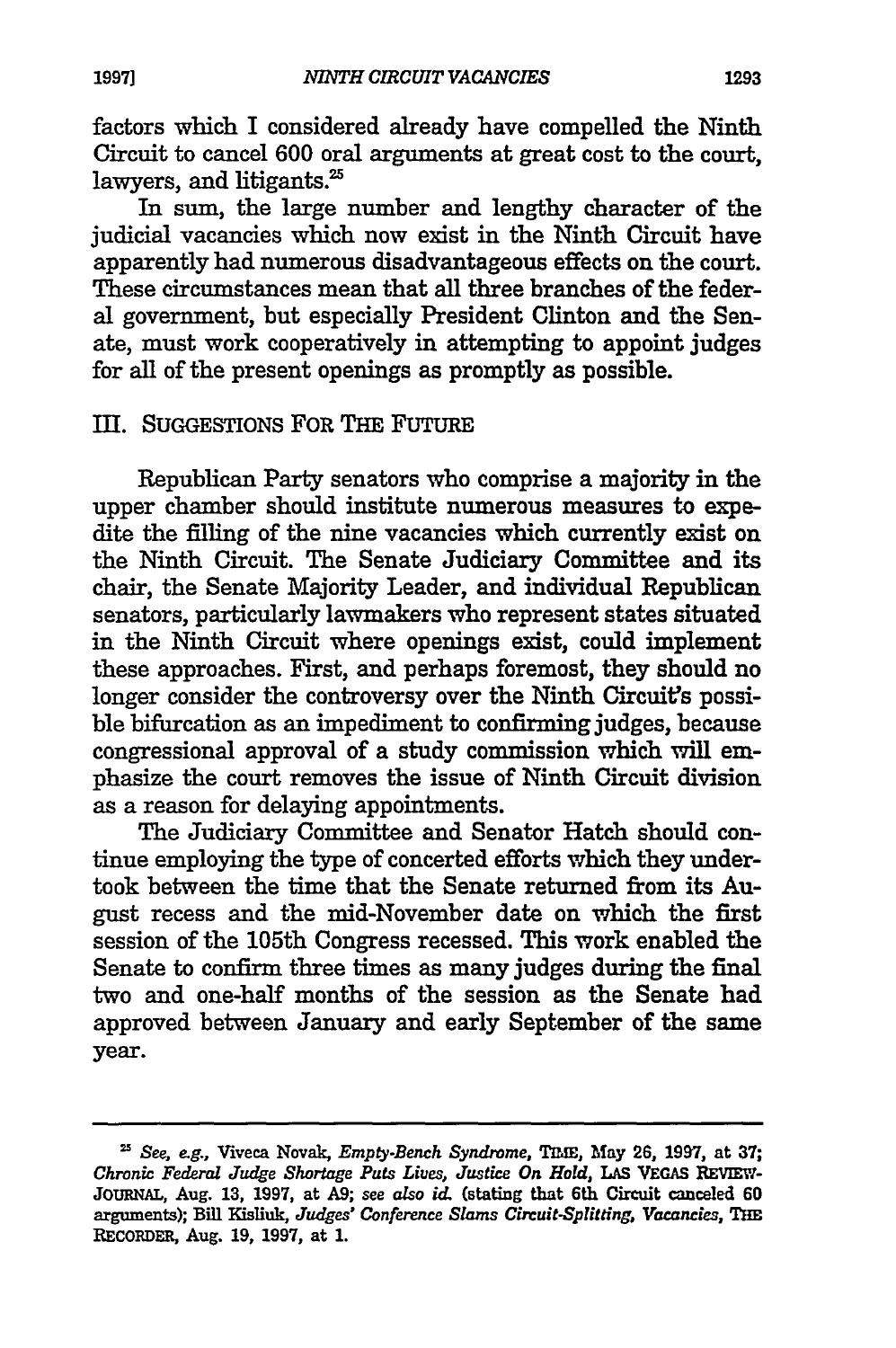Now that the second session of the 105th Congress bas convened, the Committee and the chair should schedule hearings promptly for the nominees whom the Committee bas investigated but did not accord hearings during 1997 and for the nominees whom President Clinton bas proposed, or will submit, in 1998. This might require the Committee and Senator Hatch to alter somewhat the schedule that they followed in the first session and throughout the 104th Congress, whereby only one appeals court nominee testified at each hearing, which was typically held once a month.26 The Committee may need to schedule multiple hearings every month or permit testimony of more than one appellate court nominee in a specific hearing. The Committee could consider holding a special hearing for several nominees to the Ninth Circuit or at least contemplate moving some of these individuals forward in the queue. The Committee might even eschew hearings for noncontroversial nominees because the proceedings are essentially ceremonial, although the symbolic and actual significance of appeals court judgeships may make some senators reluctant to follow this approach. The critical situation that currently exists in the Ninth Circuit may justify the invocation of these efforts.

The Committee and its chair should schedule hearings and Committee votes on all nominees, even if one or more senators object to specific candidates. These nominees should be permitted to testify and to have the Committee debate and vote on their fitness to serve. President Clinton is concomitantly entitled to forward the nominations of people whom he believes will be excellent federal judges, while both the President and the nominees should be able to expect that the individuals will receive hearings on the merits of their candidacies and fair votes. Subject to institutional constraints and traditional understandings of the Senate's role in giving advice and consent, the Committee and members can freely and rigorously question nominees and vote against those whom the lawmakers find unfit for federal appellate service. For example, senators

<sup>26</sup>*See* Carl Tobias, *Filling the Federal Courts in an Election Year,* 49 SMU L. REV. 309, 318 (1996); *see also* Carl Tobias, *Choosing Federal Judges in the Second Clinton Administration,* 24 HASTINGS CONST. L.Q. 741, 744 (1997).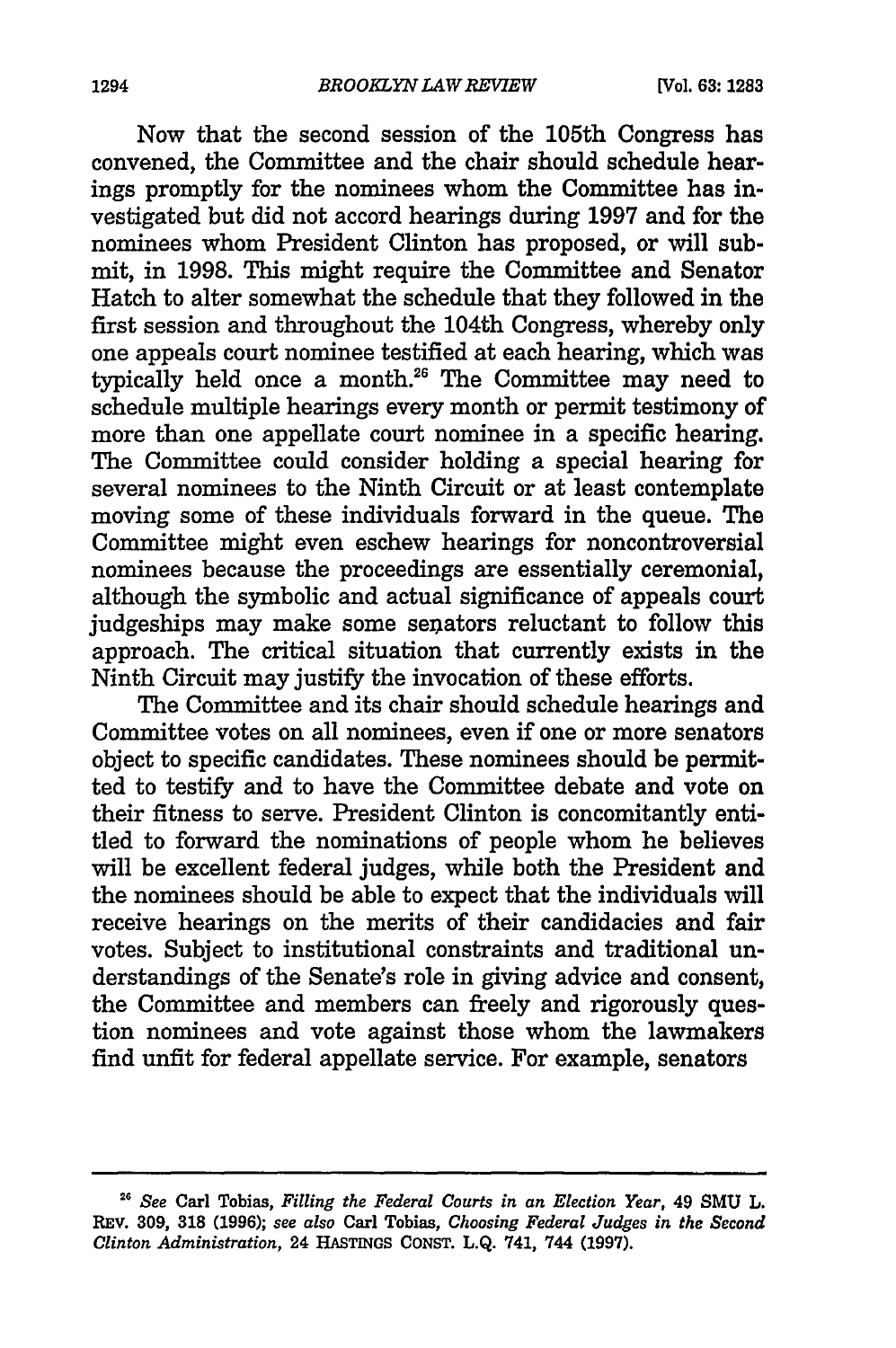who are concerned that nominees might become activist judges if approved may want to probe in confirmation hearings individuals' potential to so behave once on the bench. $27$ 

It will generally be better to have issues, such as those enumerated above, aired in a public forum, particularly if specific nominees favor this approach. Nevertheless, some candidates may prefer that these questions be considered in private or the potential for embarrassment or waste of resources could make that public treatment less desirable. However, these situations should be the exception, and should be the subject of private negotiations between the chair, the Clinton Administration and the individual nominee.

The Senate Majority Leader must implement actions which will expedite full Senate consideration of nominees who secure Judiciary Committee approval. For instance, Senator Lott should schedule floor votes promptly after he is notified of favorable Committee action. To the extent that delay can be ascribed to controversy over specific candidates, particularly dissatisfaction of the Majority Leader or individual senators, Senator Lott might permit increased floor debate and final votes on these nominees. For example, the discussion which preceded Judge Merrick Garland's confirmation apparently fostered open and healthy interchange on the Senate floor.<sup>23</sup>

President Clinton could institute measures which might expedite the confirmation of judges for the numerous vacancies that presently exist on the Ninth Circuit. The Chief Executive expeditiously nominated persons for two empty seats once the Senate returned for the second session of the 105th Con-

<sup>&</sup>lt;sup>27</sup> See, e.g., Hearings on Judicial Activism: Assessing the Impact Before the *Senate Judiciary Constitution Subcomm.,* 105th Cong. (1997); 143 CONG. REC.

<sup>82515 (</sup>daily ed. Mar. 19, 1997) (statement of Sen. Hatch). 28 *See* 143 CONG. REC. S2515-41 (daily ed. Mar. 19, 1997); *see also* Eva M. Rodriguez, *Garland: A Centrist Choice,* LEGAL TIMES, Aug. 7, 1995, nt 1. Insofar as the Senate Majority Leader has premised floor votes for judicial nominees on other contingencies, such as President Clinton's submission of names for the Federal Election Commission openings, the importance of filling court vacancies suggests that Senator Lott cease this practice. *See* Tobias, *supra* note 1, at 75.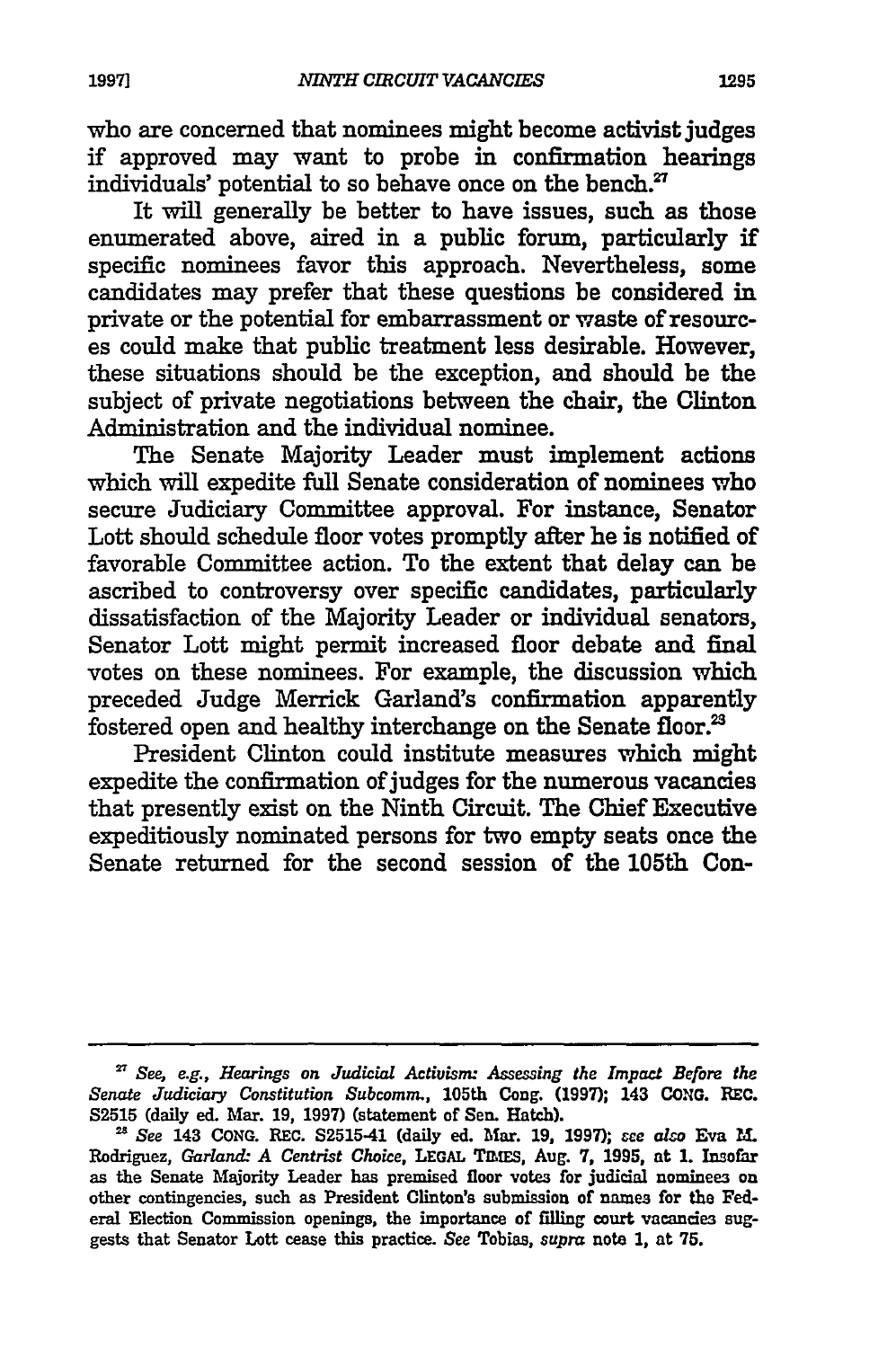gress.29 The Clinton Administration should promptly nominate individuals for the two openings as to which no nominees have been tendered.

President Clinton can best facilitate the filling of the current vacancies by certain practices that he followed near the end of the first session of the 105th Congress. The administration must identify and nominate individuals with excellent qualifications who will prove acceptable to senators from the states in which the opening will be filled by conferring with those lawmakers about candidates. Illustrative are the nominations in Arizona of Magistrate Judge Barry Silverman, whom the state's two Republican senators seemingly found acceptable and of Ronald Gould, a distinguished practitioner from Seattle, Washington, whom Senator Slade Gorton (R-Wash.) apparently supported.<sup>30</sup> Indeed, the Chief Executive nominated Magistrate Judge Silverman in early November, the Judiciary Committee conducted a hearing on the nominee on November 9, and the full Committee voted favorably on Silverman three days later.<sup>31</sup> However, Congress recessed before the Senate could consider the nominee.<sup>32</sup>

President Clinton, therefore, must search for and nominate people who are intelligent, independent, industrious and have measured judicial temperament. The Chief Executive may want to consider nominating persons who have moderate political perspectives, as did most of his nominees during his first

<sup>29</sup>*See* The White House, Office of the Press Sec'y, *President Clinton Nominates Berzon to the Appellate Bench* (Jan. 27, 1998); The White House, Office of the Press Sec'y, *President Clinton Nominates Wardlaw to the Appellate Bench* (Jan. 27,

<sup>&</sup>lt;sup>30</sup> *See supra* notes 20, 24.<br><sup>31</sup> I rely in this sentence and the next on *Senate Dems Put Judge Pick on Hold,* ARlzONA REPUBLIC, Nov. 15, 1997, at Bl; *see also* Adrianne Flynn, *Arizona Lawmakers Post Wins as Session Ends; Actions Include Court Nominee, Key Bills Passed,* AruzoNA REPUBLIC, Nov. 13, 1997, at A2; *supra* notes 20, 24 and accompa·

<sup>&</sup>lt;sup>32</sup> The Senate did confirm Judge Silverman shortly after the second session of the 105th Congress convened. *See Arizonan Gets 9th Circuit Seat,* THE TUSCON CITIZEN, Jan. 30, 1998, at 2C.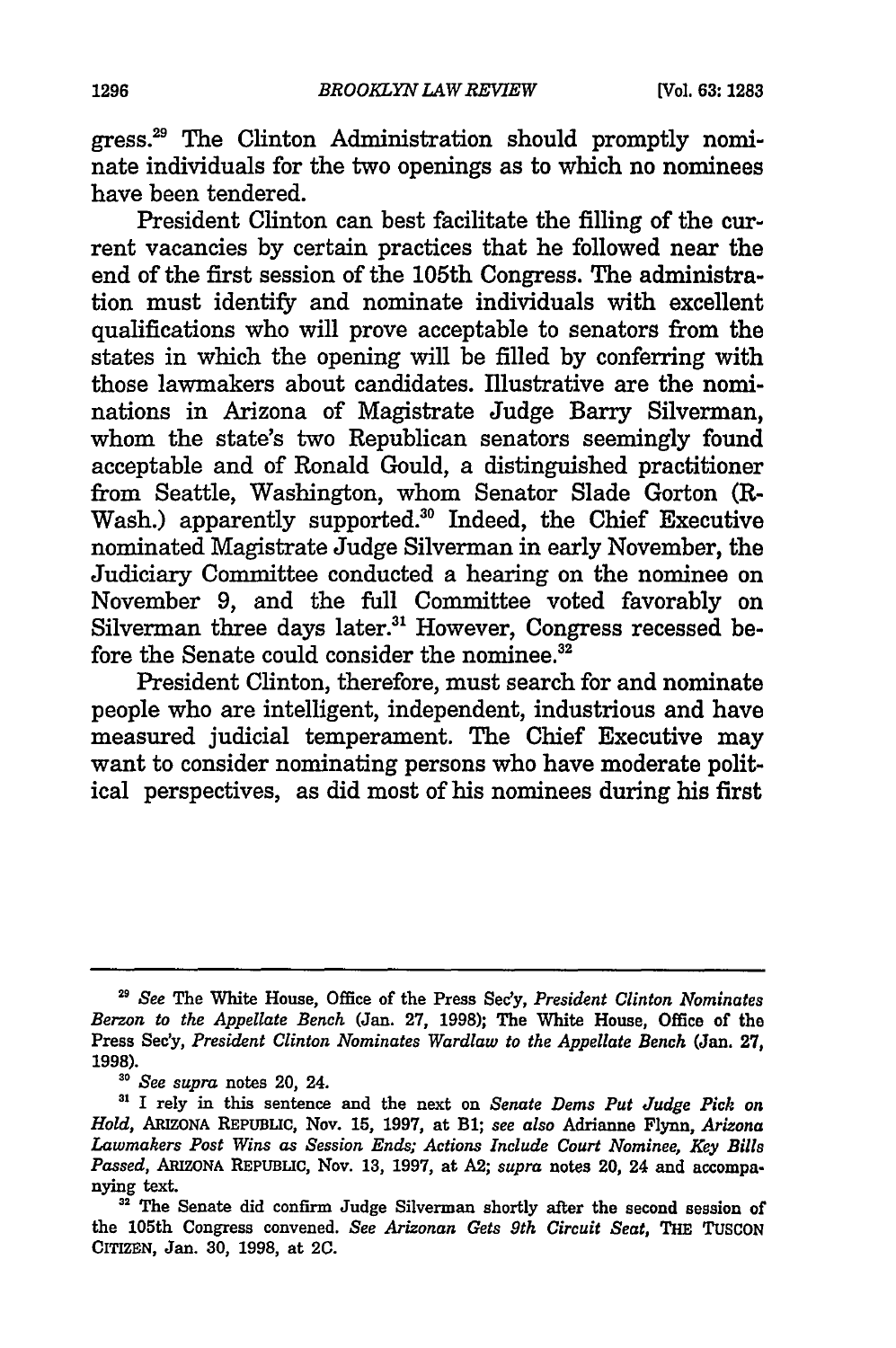Administration,<sup>33</sup> because Senator Hatch and numerous other Republican senators have clearly stated that they will not confirm nominees who promise to be "activist judges."<sup>34</sup>

Prior judicial service, although not a prerequisite, is a desirable attribute which some nominees will possess. For instance, Judge Wallace Tashima was a highly-regarded judge of the Central District of California before his recent elevation to the Ninth Circuit, and Judge Susan Graber had been a distinguished member of the Oregon Supreme Court since 1990. Individuals who have previously served on the bench afford the advantage of that experience, while federal district judges have already received Senate confirmation. The Chief Executive may want to accord special consideration to presently-sitting district judges, such as Judge Sonia Sotomayor, whom Republican presidents appointed, because the Republican majority in the Senate may be inclined to view these individuals favorably.35

President Clinton should closely consult with Senator Hatch regarding potential nominees. The administration must seek the chair's counsel and suggestions, although it need not always follow his advice. The Chief Executive should also communicate with other members of the Judiciary Committee and senators who represent states in which openings exist, because the lawmakers can play important roles in the confirmation process, as they apparently did in Arizona and Washington.<sup>35</sup>

If the above approaches, which may fairly be characterized as conciliatory, do not prove efficacious, President Clinton may want to entertain and employ less cooperative measures. For instance, he might rely on the presidency as a bully pulpit to blame the Ninth Circuit vacancies on Republican senators, or for cajoling or shaming the legislators into expediting appointments. The Chief Executive may even force the issue of de-

<sup>33</sup>*See* Sheldon Goldman & Elliot Slotnick, *Clinton's First Term Judiciary: Many Bridges to Cross,* 80 JUDICATURE 254 {1997); Ronald Stidham ct nl, *The Voting Behavior of President Clinton's Judicial Appointees,* 80 JUDICATURE 16 {1996).

*u See, e.g.,* Orrin G. Hatch, *There's No Vacancy Crisis in the Federal Courts,*  WALL ST. J., Aug. 13, 1997, at Al5; *supra* note 27 and accompanying text.

<sup>35</sup>*See* The White House, Office of the Press Sec'y, *President Clinton Nominates Sotomayor to the Appellate Bench* {June 25, 1997); see *also supra* notes 20-21 and accompanying text.

<sup>36</sup> *See supra* notes 23-24, 30-31 and accompanying text.